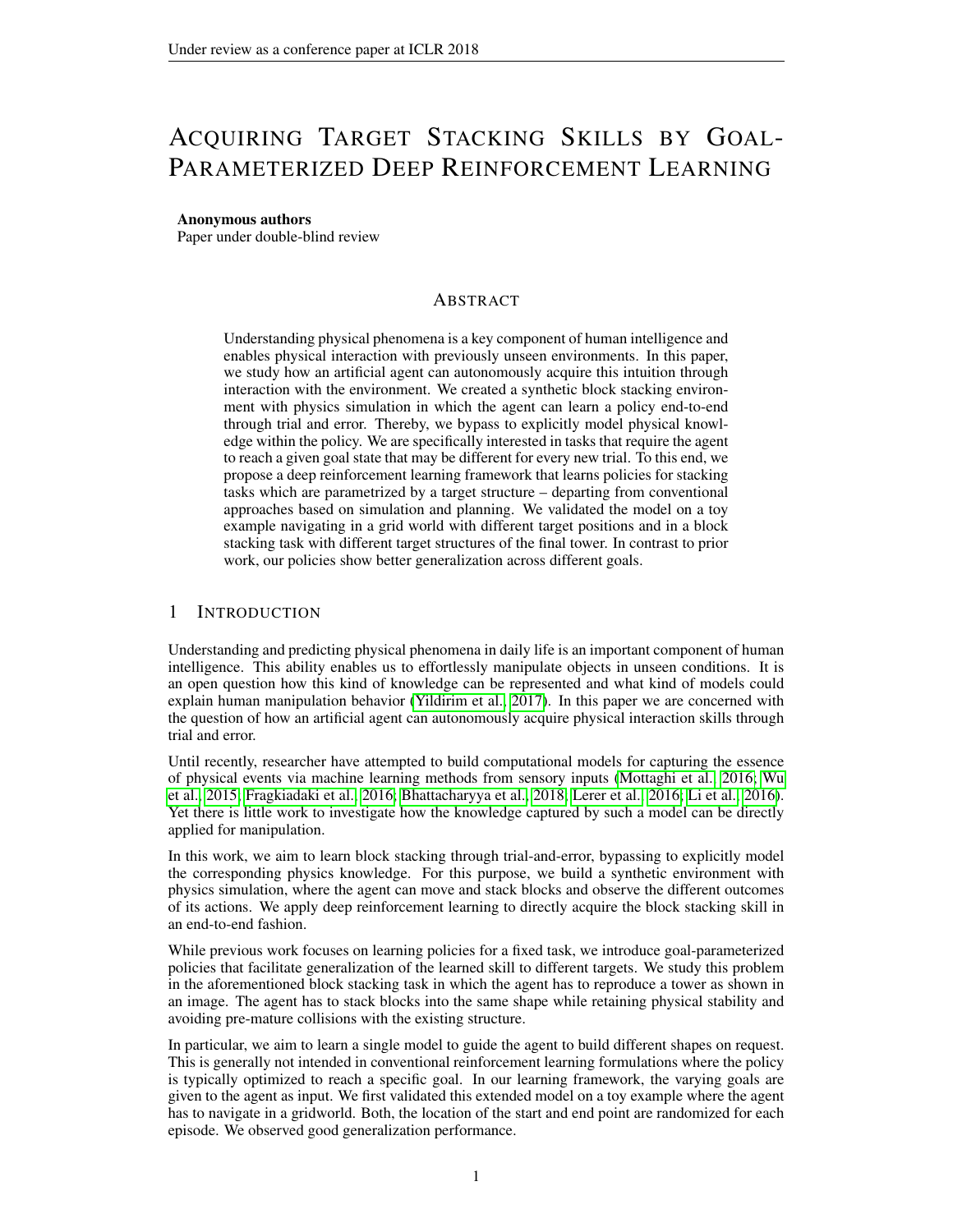Then we apply the framework to the block stacking task. We show that execution depends on the desired target structure and observe promising results for generalization across different goals.

# 2 RELATED WORK

Humans possess the amazing ability to perceive and understand ubiquitous physical phenomena occurring in their daily life. There is research in psychology that seeks to understand how this ability develops. [Baillargeon](#page-8-2) [\(2002\)](#page-8-2) suggest that infants acquire the knowledge of physical events at a very young age by observing those events, including support events and others. Interestingly, in a recent work [Denil et al.](#page-8-3) [\(2017\)](#page-8-3), the authors introduce a basic set of tasks that require the learning agent to estimate physical properties (mass and cohesion combinations) of objects in an interactive simulated environment and find that it can learn to perform the experiments strategically to discover such hidden properties in analogy to human's development of physics knowledge.

[Battaglia et al.](#page-8-4) [\(2013\)](#page-8-4) proposes an intuitive physics simulation engine as an internal mechanism for such type of ability and found close correlation between its behavior patterns and human subjects' on several psychological tasks.

More recently, there is an increasing interest in equipping artificial agents with such an ability by letting them learn physical concepts from visual data. [Mottaghi et al.](#page-9-1) [\(2016\)](#page-9-1) aim at understanding dynamic events governed by laws of Newtonian physics and use proto-typical motion scenarios as exemplars. [Fragkiadaki et al.](#page-8-0) [\(2016\)](#page-8-0) analyze billiard table scenarios and learn dynamics from observation with explicit object notion. An alternative approach based on boundary extrapolation [Bhattacharyya et al.](#page-8-1) [\(2018\)](#page-8-1) addresses similar settings without imposing any object notion. [Wu](#page-9-2) [et al.](#page-9-2) [\(2015\)](#page-9-2) aims to understand physical properties of objects based on explicit physical simulation. [Mottaghi et al.](#page-9-5) [\(2017\)](#page-9-5) proposes to reason about containers and the behavior of the liquids inside them from a single RGB image.

Moreover, [Lerer et al.](#page-9-3) [\(2016\)](#page-9-3) propose using a visual model to predict stability and falling trajectories for simple 4 block scenes. [Li et al.](#page-9-4) [\(2016\)](#page-9-4) investigate if and how the prediction performance of such image-based models changes when trained on block stacking scenes with larger variety. They further examine how the human's prediction adapts to the variation in the generated scenes and compare to the learned visual model. Each work requires significant amounts of simulated, physically-realistic data to train the large-capacity, deep models.

Another interesting question that has been explored in psychology is how knowledge about physical events affects and guides human's actual interaction with objects [Yildirim et al.](#page-9-0) [\(2017\)](#page-9-0). Yet it is not clear how machine model trained for physics understanding can be directly applied into real-world interactions with object and accomplish manipulation tasks. [Li et al.](#page-9-6) [\(2017\)](#page-9-6) makes a first attempt along this direction by extending their previous work [\(Li et al., 2016\)](#page-9-4) on stability classification. They task a robot to place a wooden block on an existing structure while maintaining stability. Placement candidates are first generated and then evaluated through the visual stability classifier, so that only predicted stable placements are executed on the robot.

In this paper, reinforcement learning is used to learn an end-to-end model directly from the experience collected during interaction with a physically-realistic environment. The majority of work in reinforcement learning focuses on solving task with a single goal. However, there are also tasks where the goal may change for every trial. It is not obvious how to directly apply the model learned towards a specific goal to a different one. An early idea has been proposed by [Kaelbling](#page-9-7) [\(1993\)](#page-9-7) for a maze navigation problem in which the goal changes. The author introduces an analogous formulation to the Q-learning by using shortest path in replacement of the value functions. Yet there are two major limitations for the framework: 1) it is only formulated in tabular form which is not practical for application with complex states 2) the introduced shortest path is very specific to the maze navigation setting and hence cannot be easily adapt to handle task like target stacking. In contrast, we propose a goal-parameterized model to integrate goal information into a general learning-based framework that facilitates generalization across different goals. The model has been shown to work on both a navigation task and target stacking.

Notably, [Schaul et al.](#page-9-8) [\(2015\)](#page-9-8) also propose to integrate goal information into learning. However, they learn an embedding for state and goal to allow generalization in a reinforcement learning setup. The process is then incorporated into the Horde framework [Sutton et al.](#page-9-9) [\(2011\)](#page-9-9), where each agent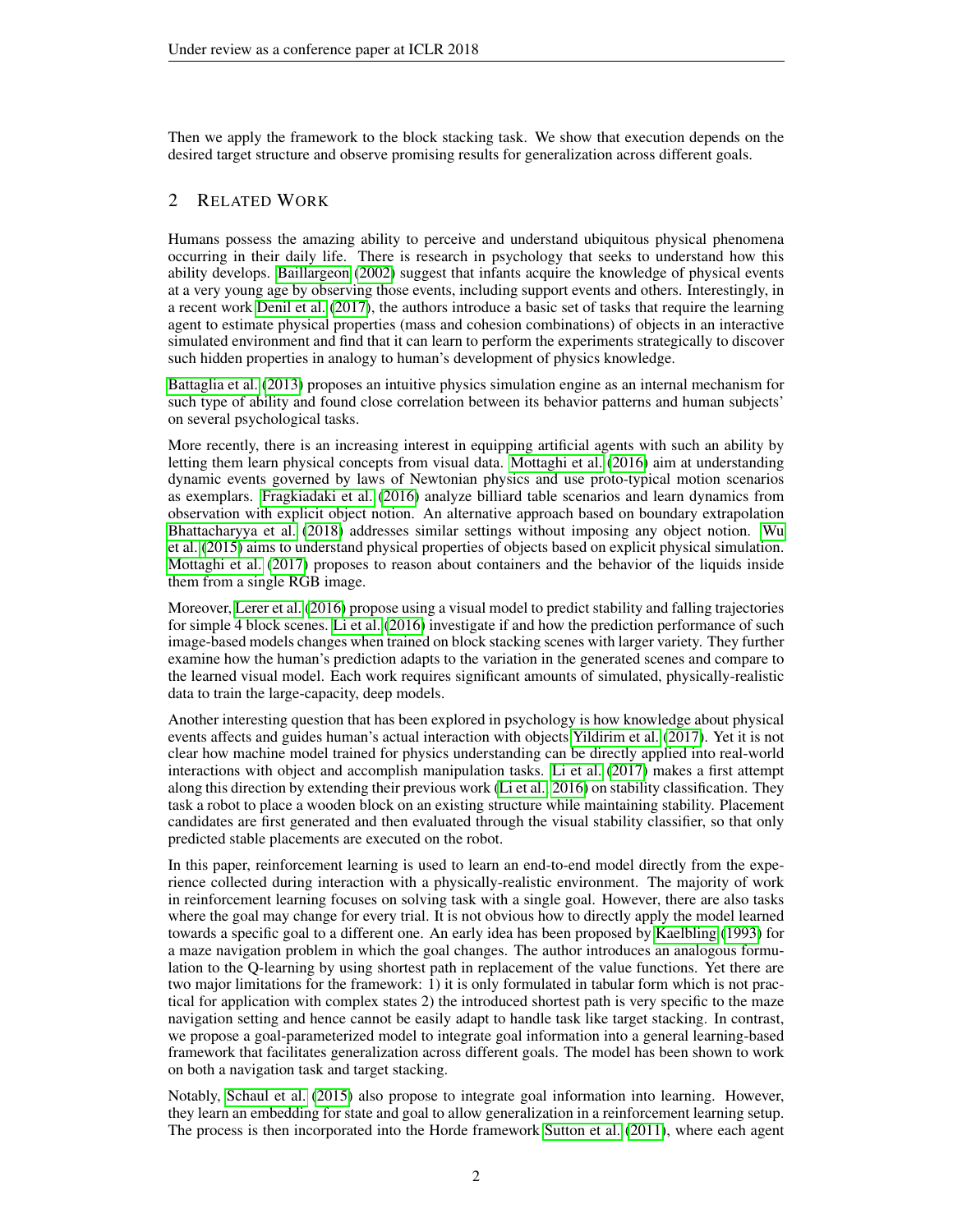<span id="page-2-0"></span>

Figure 1: Target stacking: Given a target shape image, the agent is required to move and stack blocks to reproduce it.

learns towards different goals. In our work, we do not introduce a dedicated embedding learning but instead resort to an end-to-end approach where the function approximator will learn a direct mapping from sensory observations to actions that allows generalization across different goals. In addition, our work is the first to bring this concept to bear towards manipulation and planing under physical constraints – breaking with more conventional simulation and planning approaches (e.g. [Yildirim et al.](#page-9-0) [\(2017\)](#page-9-0)).

# 3 TARGET STACKING TASK

We introduce a new manipulation task: *target stacking*. In this task, an image of a target structure made of stacked blocks is provided. Given the same number of blocks as in the target structure, the goal is to reproduce the structure shown in the image. The manipulation primitives in this task include moving and placing blocks. This is inspired by the scenario where young children learn to stack blocks to different shapes given an example structure. We want to explore how an artificial agent can acquire such a skill through trial and error.

## 3.1 TASK DESCRIPTION

For each task instance, a target structure is generated and its image is provided to the agent along with the number of blocks. Each of these blocks has a fixed orientation. The sequence of block orientations is such that reproducing the target is feasible. The agent attempts to construct the target structure by placing the blocks in the given sequence. The spawning location for each block is randomized along the top boundary of the environment. A sample task instance is shown in Figure [1.](#page-2-0)

## 3.2 TASK DISTINCTION

The following characteristics distinguish this task from other tasks commonly used in the literature.

Goal-Specific A widely-used benchmark for deep reinforcement learning algorithm are the Atari games [\(Bellemare et al., 2013\)](#page-8-5) that were made popular by [Mnih et al.](#page-9-10) [\(2013\)](#page-9-10). While this game collection has a large variety, the games are defined by a single goal or no specific goal is enforced at a particular point in time. For example in Breakout, the player tries to bounce off as many bricks as possible. In Enduro, the player tries to pass as many cars as possible while simultaneously avoiding cars.

In the target stacking task, each task instance differs in the specific goal (the target structure), and all the moves are planned towards this goal. Given the same state, moves that were optimal in one task instance are unlikely to be optimal in another task instance with a different target structure. This is in contrast to games where one type of move will most likely work in similar scenes. This argument also applies to AI research platforms with richer visuals like VizDoom [\(Kempka et al., 2016\)](#page-9-11).

Longer sequences Target stacking requires looking ahead over a longer time horizon to simultaneously ensure stability and similarity to the target structure. This is different from learning to poke [\(Agrawal et al., 2016\)](#page-8-6) where the objective is to select a motion primitive that is the optimal next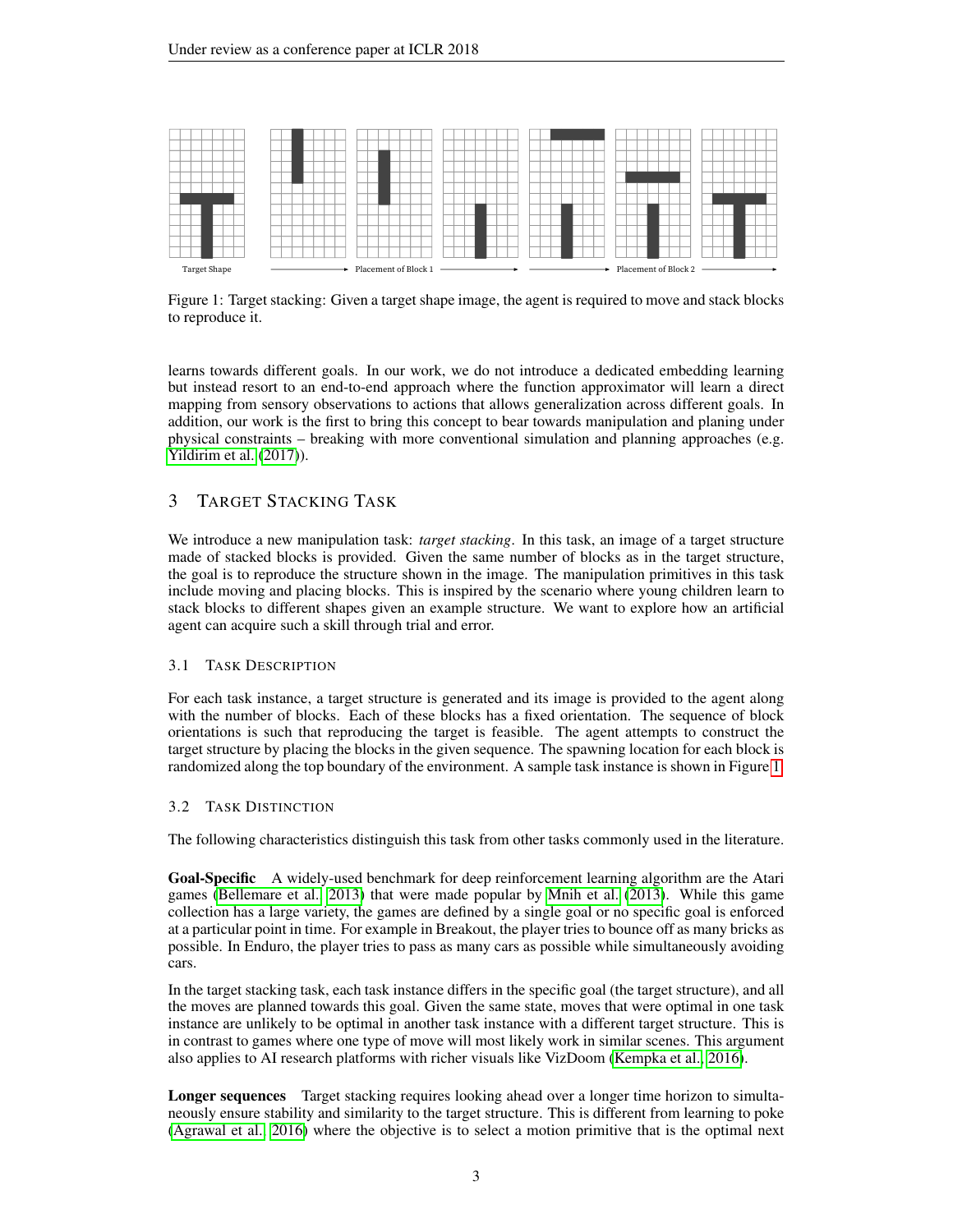<span id="page-3-0"></span>

Figure 2: Example scenes constructed by the learned agent.

action. It is also different from the work by [Li et al.](#page-9-6) [\(2017\)](#page-9-6) that reasons about the placement of one block.

Rich Physics Bounded Besides stacking to the assigned target shape the agent needs to learn to move the block without colliding with the environment and existing structure and to choose the block's placement wisely not to collapse the current structure. The agent has no prior knowledge of this. It needs to learn everything from scratch by observing the consequence (collision, collapse) of its actions.

#### 3.3 ENVIRONMENT IMPLEMENTATION

A deep reinforcement learning agent requires to learn from a larger number of samples. To enable this, we build a simulated environment for the agent to interact with physical-realistic task instances. While we keep the essential parts of the task, at its current stage the simulated environment remains an abstraction of a real-world robotics scenario. This generally requires an integration of multiple modules for a full-fledged working system, such as [Toussaint et al.](#page-9-12) [\(2010\)](#page-9-12), which is out of scope of this paper.

In detail, the simulated stacking environment is implemented in Panda3D [\(Goslin & Mine, 2004\)](#page-8-7) with bullet [\(Coumans, 2010\)](#page-8-8) as physics engine. The block size follows a ratio of  $l : w : h = 5$ :  $2:1$ , where  $l, w, h$  denote length, width and height respectively. We ignore the impact during block placement and focus on the resulting stability of the entire structure. Once the block makes contact with the existing structure, it is treated as releasing the block for a placement. In each episode, if the moving block collides with the environment boundary or existing structure, it will terminate the current episode. Further, if the block placement causes the resulting new structure to collapse, it will also end the episode. Stability is simulated similar to [Li et al.](#page-9-6) [\(2017\)](#page-9-6) by comparing the change of displacement across all the blocks to a pre-selected small threshold within a fraction of time. If all of the blocks' displacements are below this threshold, the structure is deemed stable, otherwise unstable. To simplify the setting, we further constrain the action to be  $\{\text{left}, \text{right}, \text{down}\}.$ 

The physics simulation runs at  $60Hz$ . However considering the cost of simulation we only use it when there is contact between the moving block and the boundary or the existing structure. Otherwise, the current block is moving without actual physics simulation. To further reduce the appearance difference caused by varying perspective, the environment is rendered using orthographic projection. Figure [2](#page-3-0) shows example images. The environment provides a user-friendly Python interface (similar to Gym[\(Brockman et al., 2016\)](#page-8-9)) so that it can be used to test different reinforcement learning agents. At time of publication we will release our implementation of the environment.

# 4 GOAL-PARAMETERIZED DEEP Q NETWORKS (GDQN)

As one major characteristic of this task is that it requires goal-specific planning: given the same or similar states under different objectives, the optimal move can be different. To this end, we extend the typical reinforcement learning formulation to incorporate additional goal information.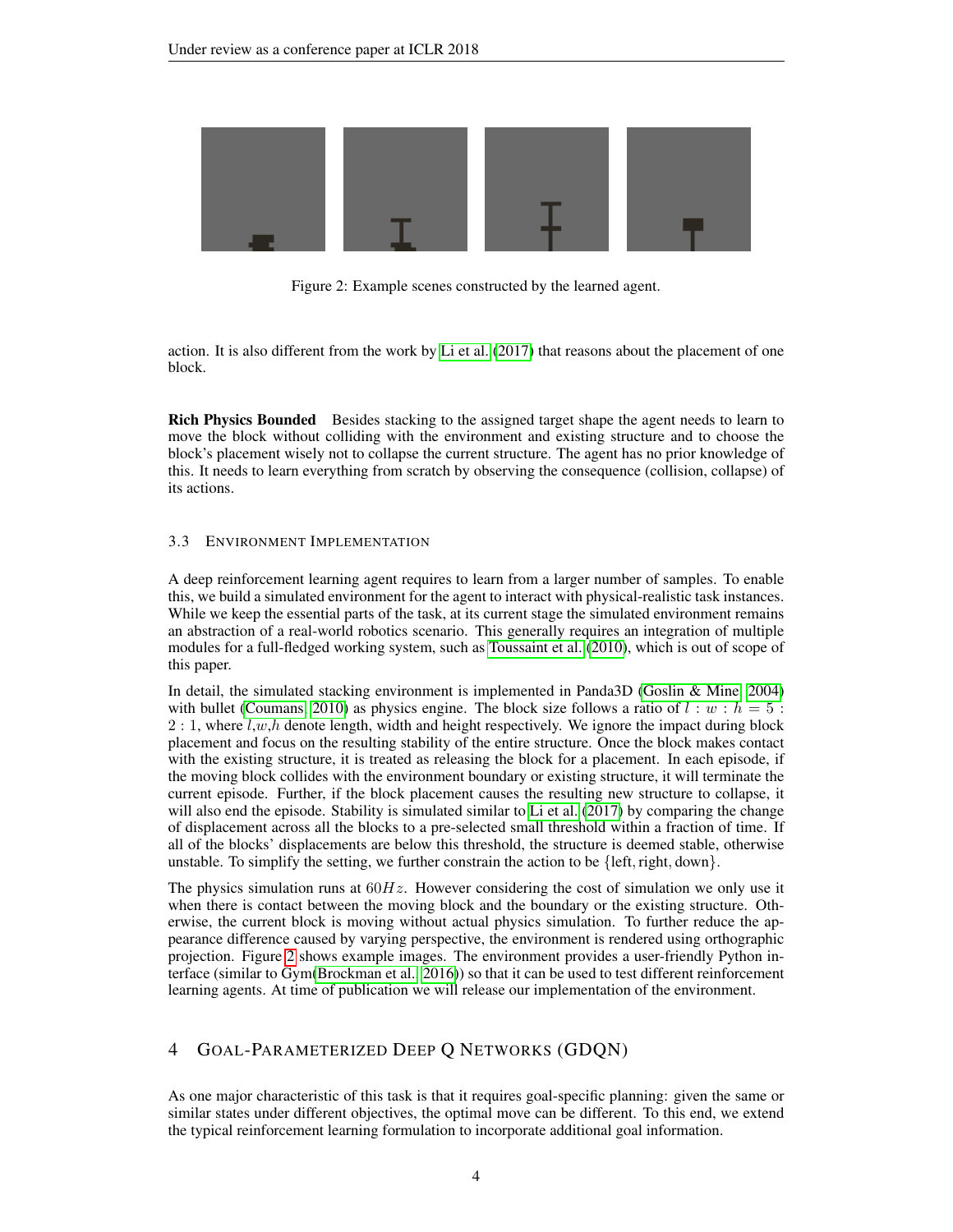#### 4.1 LEARNING FRAMEWORK

In a typical reinforcement learning setting, the agent interacts with the environment at time  $t$ , observes the state  $s_t$ , takes action  $a_t$ , receives reward  $r_t$  and transits to a new state  $s_{t+1}$ . A common goal for a reinforcement learning agent is to maximize the cumulative reward. This is commonly formalized in form of a value function as the expected sum of rewards from a state s,  $\mathbf{E}[\sum^T$  $i=0$  $\gamma^{i}r_{t+i+1}|s_t = s, \pi]$  when actions are taken with respect to a policy  $\pi(a|s)$ , with  $0 \le \gamma \le 1$ being the discount factor, T for the final time step. The alternative formulation to this is the action-

value function 
$$
Q^{\pi}(s, a) = \mathbf{E} \left[ \sum_{i=0}^{T} \gamma^{i} r_{t+i+1} | s_t = s, a_t = a \right].
$$

Value-based reinforcement learning algorithms, such as Q-learning [\(Watkins & Dayan, 1992\)](#page-9-13) directly search for optimal Q-value function. Recently by incorporating deep neural network as a function approximator for Q-function, the DQN [\(Mnih et al., 2015\)](#page-9-14) has shown impressive results across a variety of Atari games.

DQN For our task, we apply a *Deep Q Network* (DQN) which uses a deep neural network for approximating the action-value function  $Q(s, a; \theta)$ , mapping from an input state s and action a to Q values. In particular, two important improvements have been proposed by [Mnih et al.](#page-9-14) [\(2015\)](#page-9-14) for the learning process, including (1) experience replay, the agent stores observed transitions in a memory buffer for some time, and uniformly samples from the memory to update the network (2) the target network, agent maintains two networks for the loss function — one for the current estimator of Q function and one for the surrogate of the true Q function. For the current estimator, the parameters are constantly updated. For the surrogate, the parameters are only updated for every certain number of steps from the current estimator network otherwise kept fixed.

Learning Goal-Parameterized Policies To plan with respect to the specific goal, we can parametrize the agent's policy  $\pi$  by the goal g:

$$
\pi(s,g,a) \tag{1}
$$

Since in this work, we applies DQN as value-based method, this corresponds to the update to original Q function with the additional goal information. The new Q-value function is hence defined as:

$$
Q^{\pi}(s, g, a) = \mathbf{E}[\sum_{i=0}^{T} \gamma^{i} r_{t+i+1} | s_t = s, g, a_t = a]
$$
 (2)

As shown in Figure [3,](#page-5-0) in contrast to the original DQN model, where state and action are used to estimate Q-value, the new model further include the current goal into the network to produce the estimate. We call this model as Goal-Parametrized Q Network (GDQN).

The resulted loss function is as:

$$
L_Q = \mathbf{E}[(R + \gamma \max_a' Q^\pi(s', g, a'; \theta^-) - Q(s, g, a; \theta))^2]
$$
\n(3)

where  $\theta^-$  are the previous parameters and the optimization is with respect to  $\theta$ .

#### 4.2 IMPLEMENTATION DETAILS

The DQN agent is implemented in Theano and Keras to adapt to the settings in our experiment, while we use a 2 hidden layer (each with 64 hidden units and rectified linear activation) multilayer perceptron (MLP) for most cases, we additionally swap the MLP with the CNN and follow the reported parameter settings as in the original paper [\(Mnih et al., 2015\)](#page-9-14) to ensure our implementation can reach similar performance.

Note we don't apply the frame-skipping technique [\(Bellemare et al., 2012\)](#page-8-10) used for Atari games [\(Mnih et al., 2015\)](#page-9-14) allowing the agent sees and selects actions on every  $k$ th frame where its last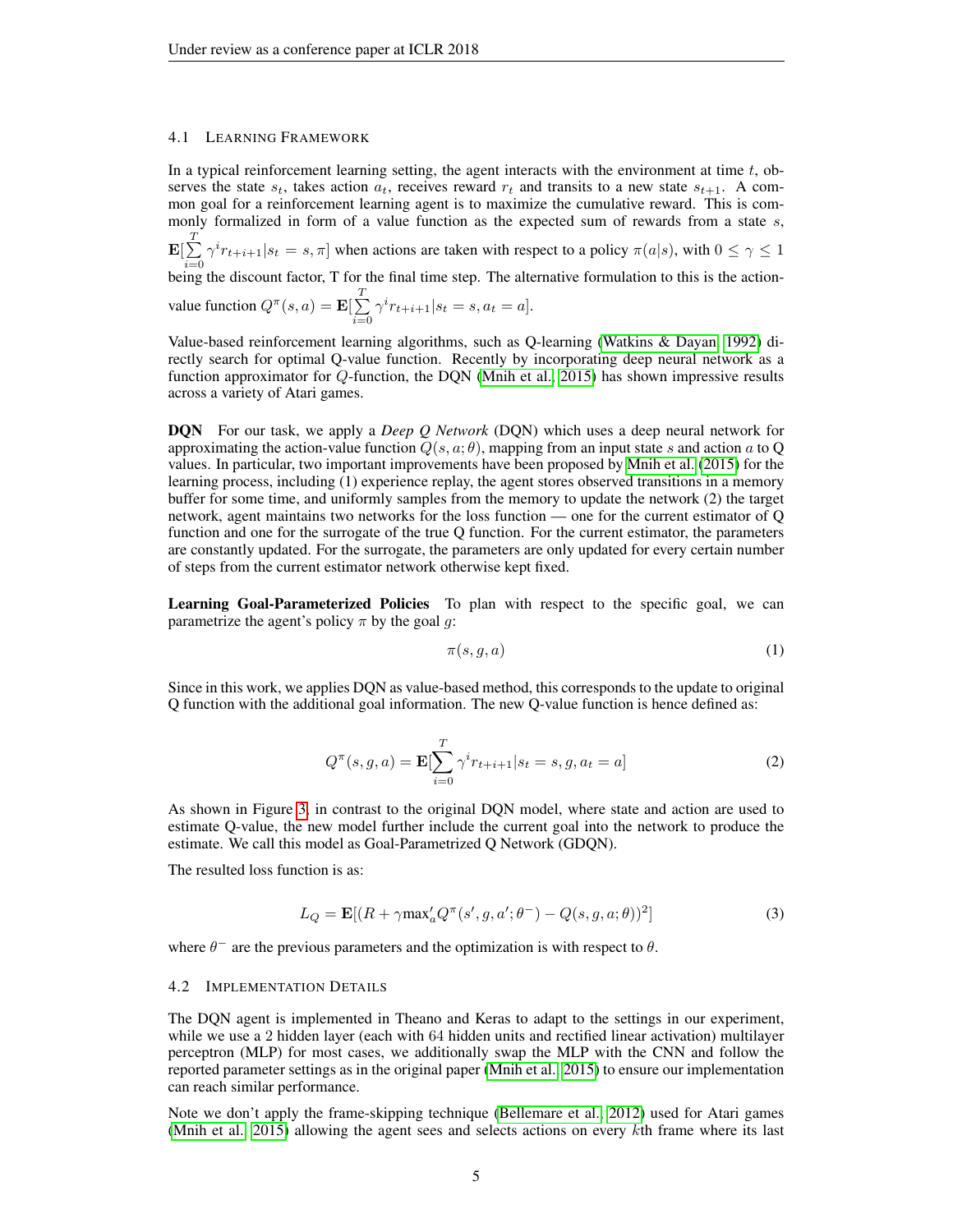<span id="page-5-0"></span>

Figure 3: Our proposed model GDQN which extends the Q-function approximator to integrate goal information.

action is repeated on skipped frames. It does not suit our task, in particular when the moving block is getting close to the existing structure, simply repeating action decided from previous frame can cause unintended collision or collapse.

**Reward** In the target stacking task, the agent gets reward  $+1$  when the episode ends with complete reproduction of the target structure, otherwise 0 reward.

Further, we explore reward shaping [\(Ng et al., 1999\)](#page-9-15) in the task providing more prompt intermediate reward. Two types of reward shaping are included: overlap ratio and distance transform.

<span id="page-5-1"></span>For the overlap ratio, for each state  $s_t$  under the same target  $g_i$ , an overlap ratio is counted as the ratio between the intersected foreground region (of the current state and the target state) and the target foreground region (shown in Figure [4a\)](#page-6-0):

$$
o(s_t, g_i) = \frac{s_t \cap g_i}{g_i} \tag{4}
$$

For each transition  $(s_t, a_t, s_{t+1})$ , the reward is defined by the change of overlap ratio before and after the action:

$$
r_{t} = \begin{cases} 1, & \text{if } \Delta o_{t \to t+1} = o(s_{t+1}) - o(s_{t}) > 0 \\ -1, & \text{if } \Delta o_{t \to t+1} = o(s_{t+1}) - o(s_{t}) < 0 \\ 0, & \text{otherwise} \end{cases}
$$
(5)

The intuition is that actions increasing the current state to become more overlapped with the target scene should be encouraged.

For the distance transform [\(Fabbri et al., 2008\)](#page-8-11), it generates a map  $D$  whose value in each pixel  $p$  is the smallest distance from it to a target object  $O$ :

$$
D(p) = \min\{\text{dist}(p, q) | q \in O\}
$$
\n(6)

where dist can be any valid distance metric, like Euclidean or Manhattan distance.

For each state  $s_t$  under the same target  $g_i$ , a distance to the goal is the sum of all the element-wise distance in  $s_t$  to  $g_i$  under  $D_{g_i}$  (shown in Figure [4b\)](#page-6-0) as:

$$
d(s_t, g_i) = \sum_j D_{g_i}(s_t^j), s_t^j \in s_t
$$
\n(7)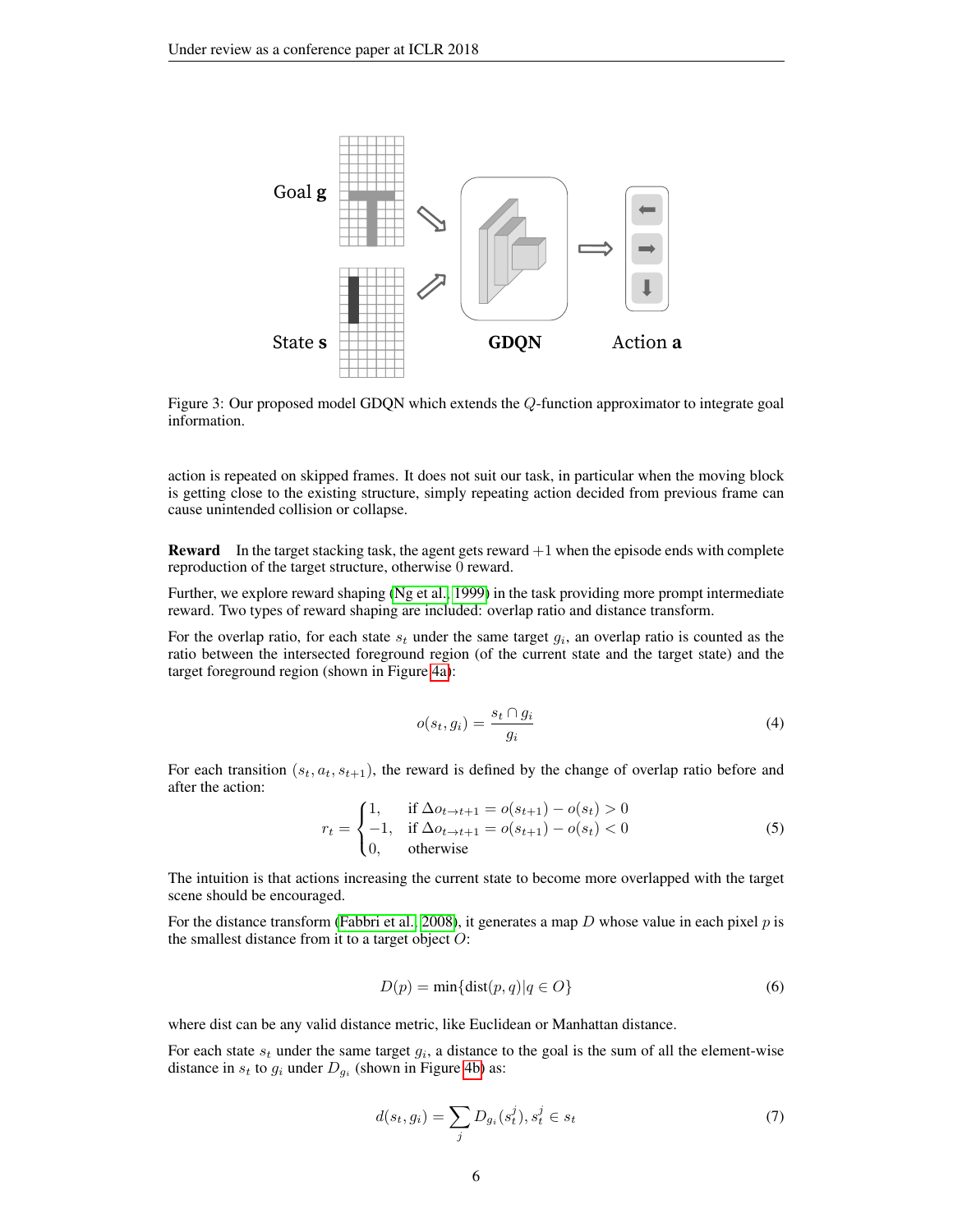<span id="page-6-0"></span>

Figure 4: Reward shaping used in target stacking. [\(a\)](#page-6-0): overlap ratio to the target. The gray area in the middle figure denotes the intersected foreground region between current and target scene, and the overlap ratio is the ratio between the areas of the two. [\(b\)](#page-6-0): distance under the distance transform of the target. The middle figure denotes the distance transform under the target shown in the left. The distance from current scene to the target is the sum of distances masked by the current scene in the distance transform.

For each transition  $(s_t, a_t, s_{t+1})$ , the reward is defined as:

$$
r_{t} = \begin{cases} 1, & \text{if } \Delta d_{t \to t+1} = d(s_{t+1}) - d(s_{t}) < 0\\ -1, & \text{if } \Delta d_{t \to t+1} = d(s_{t+1}) - d(s_{t}) > 0\\ 0, & \text{otherwise} \end{cases}
$$
(8)

The intuition behind this is that action decreasing the distance between the current state and the target scene should be encouraged.

# 5 EXPERIMENTS

We evaluate the proposed GDQN model on both a navigation task and target stacking and compare it to the base DQN model which does not integrate goal information. In addition, we include the result from GDQN model with different ways of reward shaping in the target stacking task.

#### 5.1 TOY EXAMPLE WITH GOAL INTEGRATION

As a toy example, we introduce a type of navigation task in the classic gridworld environment. The locations for the starting point and goal are randomized for each episode. The agent needs to reach the goal with four possible actions  $\{left, right, up, down\}$  as shown in Figure [5a.](#page-7-0) Action that will make the agent go off the grid will leave it stay in the same location. The episode only terminates once the agent reaches the goal. The agent only receive reward  $+1$  when reaching the current goal. Two different sizes of gridworld are tested at  $5 \times 5$  and  $7 \times 7$ .

The training epoch size is 1000 in steps for the smaller gridworld and 3000 for the larger one, the test sizes are the same for both at 100. All the agents run for 100 epochs and the  $\epsilon$  for  $\epsilon$ -greedy anneals linearly from 1.0 to 0.1 over the first 20 epochs, and fixed at 0.1 thereafter. The memory buffer size is set the same to the annealing length, i.e. for the smaller gridworld, the buffer size equals to the length 20 epochs in training with 20000 steps whereas for the larger one, the buffer size is 30000 steps. We measure the proportion of episodes in the test epoch that reaches the goal in shortest distance as the success ratio. The results are shown in Table [5b](#page-7-0) for the best agents throughout the training process.

As in this simple task with relative small state space, DQN gets some performance due to running an average policy across all the the goals, but this is not addressing the task we set out to do. In contrast, GDQN parametrized specifically to include goal information achieves significant better results on both sizes of the environment.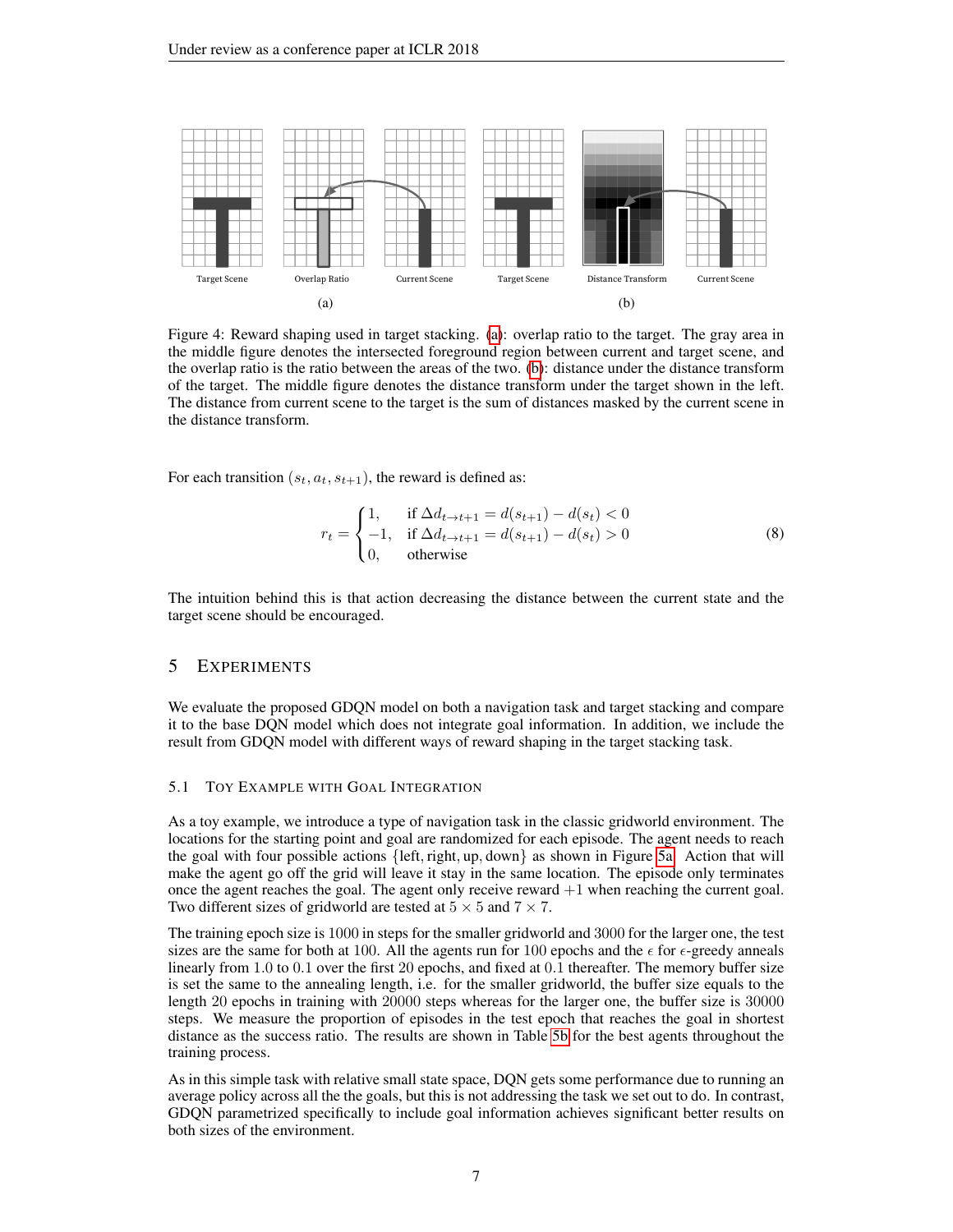<span id="page-7-0"></span>

Figure 5: [a:](#page-7-0) Navigation task in gridworld. Each color denotes a different episode, for each episode, a random pair of starting and goal location are generated, the agent needs to reach the goal. [b:](#page-7-0) Results from navigation task.

<span id="page-7-1"></span>

Figure 6: [a:](#page-7-1) Targets for 2 blocks[.b:](#page-7-1) Targets for 3 blocks. [c:](#page-7-1) Targets for 4 blocks.

## 5.2 TARGET STACKING

We set up 3 groups of target structures consisted of different number of blocks  $\{2, 3, 4\}$  in the scene as shown in Figure [6.](#page-7-1) Within each group of target shapes, a random target (with the accompanied orientation order) is picked at the very beginning for individual episode. Each training epoch consists of 10000 steps and each test epoch with 1000 steps. Similar to the setting in the toy example, all the agents run for 100 epochs and the  $\epsilon$  anneals for the first 20 epochs, and the memory buffer size is set as long as the annealing steps at  $200K$  steps.

We computed both average overlap ratio (OR) and success rate (SR) for the finished stacking episodes in each test epoch. Here overlap ratio is the same as defined in the reward shaping in Equation [4,](#page-5-1) but simply measures the end scene over the assigned target scene. This tells the relative completion of the stacked structure in comparison to the assigned target structure, the higher the value is, the better completion it is to the target. At the maximum of 1, it suggests completely reproduction of the target. The success rate counts the ratio how many episodes complete the exact same shape as assigned over the total number of episodes finished in the test epoch. This is the absolute metric counting overall successful stacking. The results are shown in Table [1](#page-8-12) for the best agents throughout the training process.

Over all groups on both metrics, we observe GDQN outperforms DQN, showing the importance of integrating goal information. In general, the more blocks in the task, the more difficult it becomes. When there are only small number of blocks (2 blocks and 3 blocks) in the scene, the single policy learned by DQN averages over the few target shapes can still work to some extent. However when introducing more blocks into the scene, it becomes more and more difficult for this averaged model to handle. As we can see from the result, there is already a significant decrease of performance (success rate drops from  $0.70$  to  $0.43$ ) when increasing the blocks number from 2 to 3, whereas GDQN's performance only decreases slightly from 0.72 to 0.67. In 4 blocks scene, the DQN can no longer reproduce any single target (0.0 for success rate, 0.03 for overlap ratio) while GDQN parametrized specifically to include goal information can still do. Though the success rate (absolute completion to the target) for the basic GDQN is relatively low at 0.17 but the average overlap ratio (relative completion to the target) still holds up pretty well at 0.41. Also we see reward shaping can further improves GDQN model, in particular distance transform can boost the performance more than overlap ratio.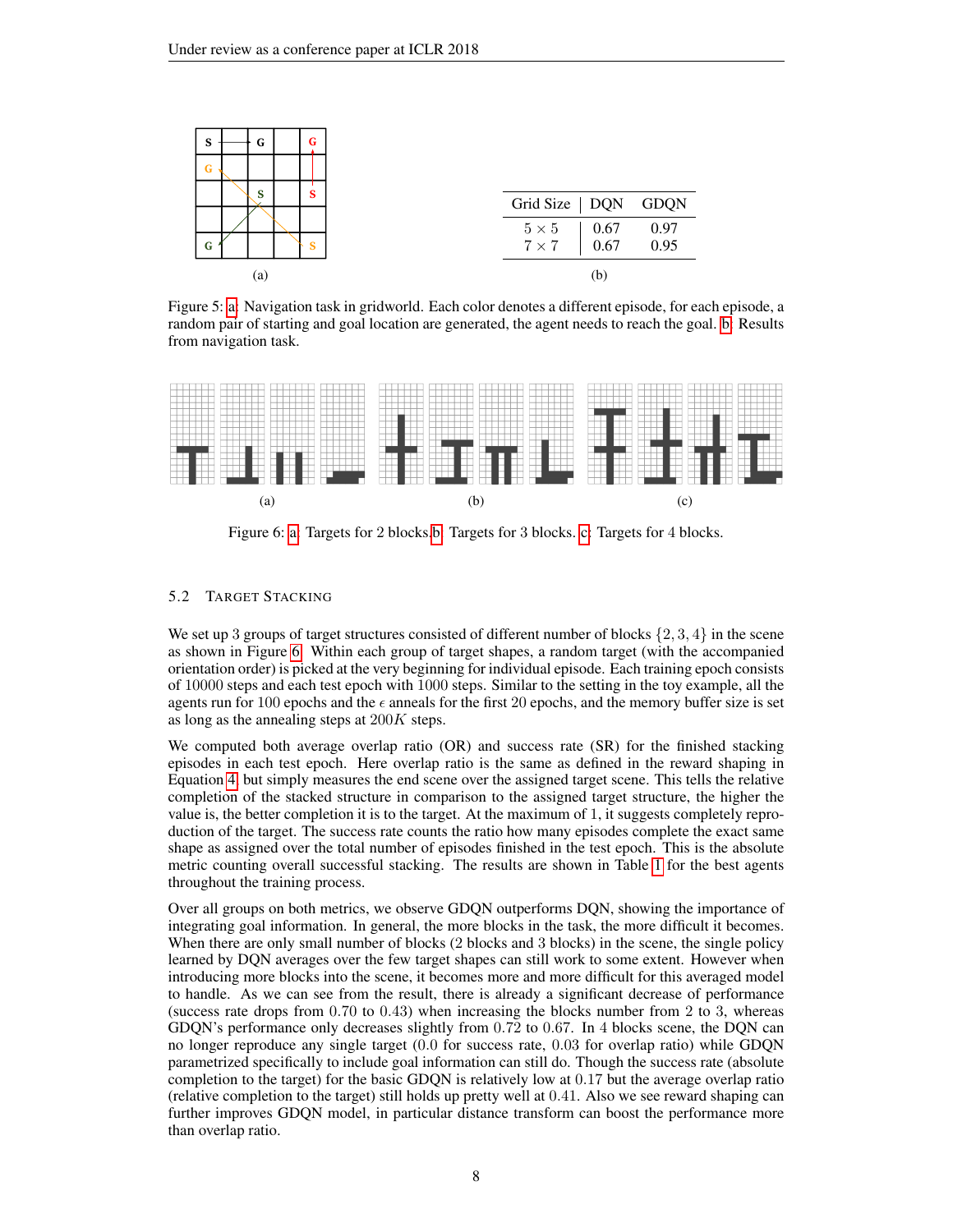<span id="page-8-12"></span>

| Num. of Blks. | <b>DQN</b> |           | <b>GDON</b> |           | $G$ DON + OR |      | $G$ DQN + DT |           |
|---------------|------------|-----------|-------------|-----------|--------------|------|--------------|-----------|
|               | OR.        | <b>SR</b> | OR.         | <b>SR</b> | <b>OR</b>    | SR.  | <b>OR</b>    | <b>SR</b> |
|               | 0.70       | - 0.70    | 0.82        | 0.72      | 0.84         | 0.77 | 0.88         | 0.78      |
|               | 0.43       | 0.43      | 0.76        | 0.67      | 0.86         | 0.63 | 0.83         | 0.65      |
| 4             | 0.03       | 0.0       | 0.41        | 0.17      | 0.73         | 0.55 | 0.79         | 0.56      |

Table 1: Results for target stacking. For "GDQN  $+ X$ ", X denotes different ways for reward shaping as described in previous section, OR for overlap ratio, DT for distance transform. For metrics, OR stands for average overlap ratio, SR for average success rate.

## 6 CONCLUSION

We create a synthetic block stacking environment with physics simulation in which the agent can learn block stacking end-to-end through trial and error, bypassing to explicitly model the corresponding physics knowledge. We introduce a target stacking task where the agent stacks blocks to reproduces a tower shown in an image. The task presents a distinct type of challenge requiring the agent to reach a given goal state that may be different for every new trial. Therefore we propose a goal-parametrized GDQN model for stacking to plan with respect to the specific target structure, allowing better generalization across different goals. We validate the model on both a navigation task in a classic grid-world environment with different start and goal positions and the block stacking task itself with different target structures.

## **REFERENCES**

- <span id="page-8-6"></span>Pulkit Agrawal, Ashvin V Nair, Pieter Abbeel, Jitendra Malik, and Sergey Levine. Learning to poke by poking: Experiential learning of intuitive physics. In *Advances in Neural Information Processing Systems*, pp. 5074–5082, 2016.
- <span id="page-8-2"></span>Renee Baillargeon. The acquisition of physical knowledge in infancy: A summary in eight lessons. *Blackwell handbook of childhood cognitive development*, 2002.
- <span id="page-8-4"></span>Peter W Battaglia, Jessica B Hamrick, and Joshua B Tenenbaum. Simulation as an engine of physical scene understanding. *Proceedings of the National Academy of Sciences*, 2013.
- <span id="page-8-5"></span>M. G. Bellemare, Y. Naddaf, J. Veness, and M. Bowling. The arcade learning environment: An evaluation platform for general agents. *Journal of Artificial Intelligence Research*, 47:253–279, jun 2013.
- <span id="page-8-10"></span>Marc G Bellemare, Joel Veness, and Michael Bowling. Investigating contingency awareness using atari 2600 games. In *AAAI*, 2012.
- <span id="page-8-1"></span>Apratim Bhattacharyya, Mateusz Malinowski, Bernt Schiele, and Mario Fritz. Long-term image boundary extrapolation. In *AAAI*, 2018.
- <span id="page-8-9"></span>Greg Brockman, Vicki Cheung, Ludwig Pettersson, Jonas Schneider, John Schulman, Jie Tang, and Wojciech Zaremba. Openai gym. *arXiv preprint arXiv:1606.01540*, 2016.
- <span id="page-8-8"></span>Erwin Coumans. Bullet physics engine. *Open Source Software: http://bulletphysics. org*, 1, 2010.
- <span id="page-8-3"></span>Misha Denil, Pulkit Agrawal, Tejas D Kulkarni, Tom Erez, Peter Battaglia, and Nando de Freitas. Learning to perform physics experiments via deep reinforcement learning. In *ICLR*, 2017.
- <span id="page-8-11"></span>Ricardo Fabbri, Luciano Da F Costa, Julio C Torelli, and Odemir M Bruno. 2d euclidean distance transform algorithms: A comparative survey. *ACM Computing Surveys (CSUR)*, 40(1):2, 2008.
- <span id="page-8-0"></span>Katerina Fragkiadaki, Pulkit Agrawal, Sergey Levine, and Jitendra Malik. Learning visual predictive models of physics for playing billiards. In *ICLR*, 2016.

<span id="page-8-7"></span>Mike Goslin and Mark R Mine. The panda3d graphics engine. *Computer*, 37(10):112–114, 2004.